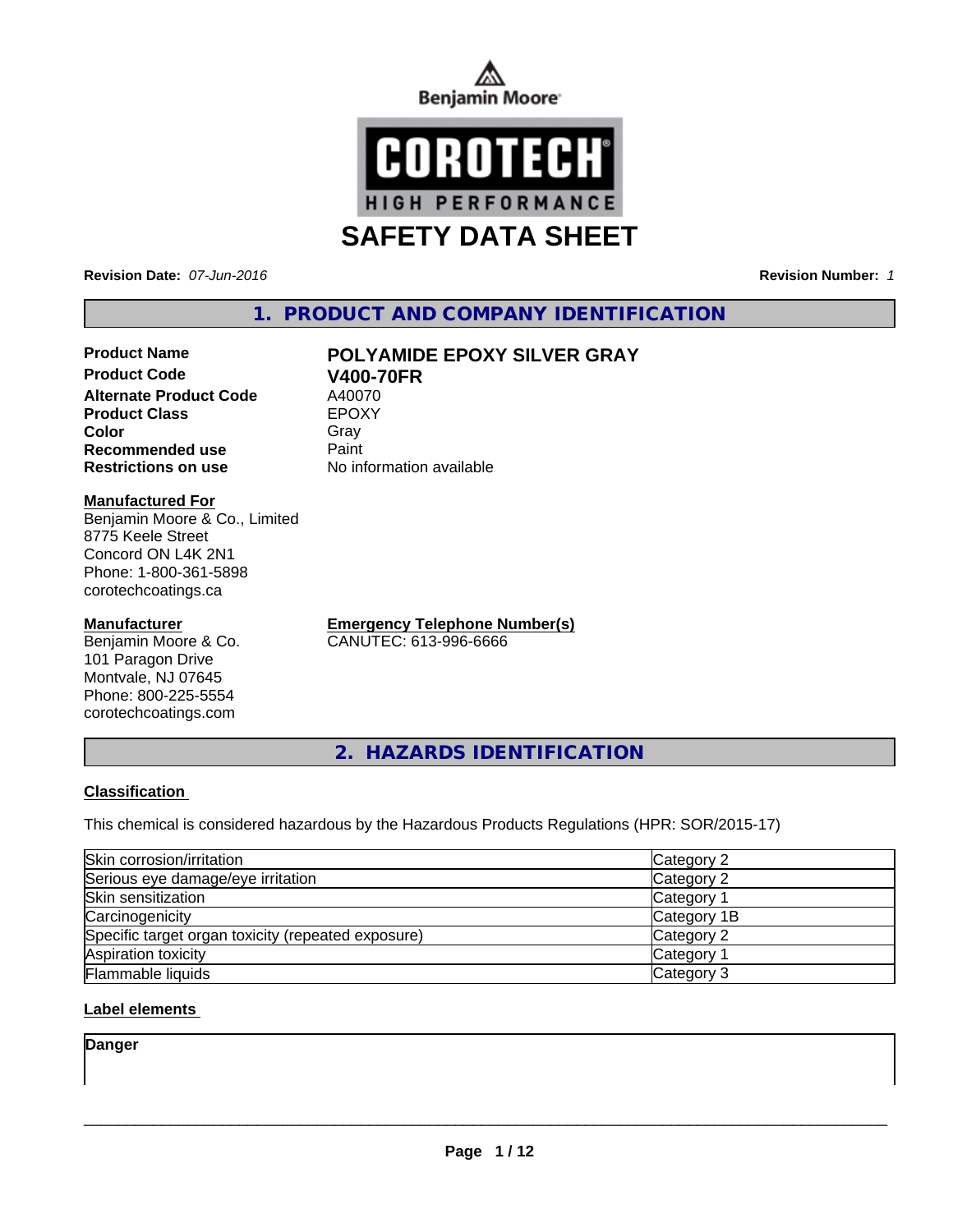# **Hazard statements** Causes skin irritation Causes serious eye irritation May cause an allergic skin reaction May cause cancer May cause damage to organs through prolonged or repeated exposure May be fatal if swallowed and enters airways Flammable liquid and vapor

**Appearance** liquid **Odor** solvent

### **Precautionary Statements - Prevention**

Obtain special instructions before use

Do not handle until all safety precautions have been read and understood

Use personal protective equipment as required

Wash face, hands and any exposed skin thoroughly after handling

Contaminated work clothing should not be allowed out of the workplace

Do not breathe dust/fume/mist/vapors/spray

Keep away from heat/sparks/open flames/hot surfaces, no smoking

Keep container tightly closed

Ground/bond container and receiving equipment

Use explosion-proof electrical/ventilating/lighting/equipment

Use only non-sparking tools

Take precautionary measures against static discharge

Wear protective gloves/protective clothing/eye protection/face protection

#### **Precautionary Statements - Response**

If exposed or concerned get medical attention

**Eyes**

If in eyes rinse cautiously with water for several minutes. Remove contact lenses, if present and easy to do. Continue rinsing

If eye irritation persists get medical attention

#### **Skin**

If skin irritation or rash occurs get medical attention If on skin (or hair) take off immediately all contaminated clothing. Rinse skin with water Wash contaminated clothing before reuse

#### **Ingestion**

If swallowed immediately call a POISON CENTER or physician

Do NOT induce vomiting

#### **Fire**

In case of fire use CO2, dry chemical, or foam for extinction

#### **Precautionary Statements - Storage**

Store locked up Store in a well-ventilated place. Keep cool

#### **Precautionary Statements - Disposal**

Dispose of contents/container to an approved waste disposal plant

**Other information**

No information available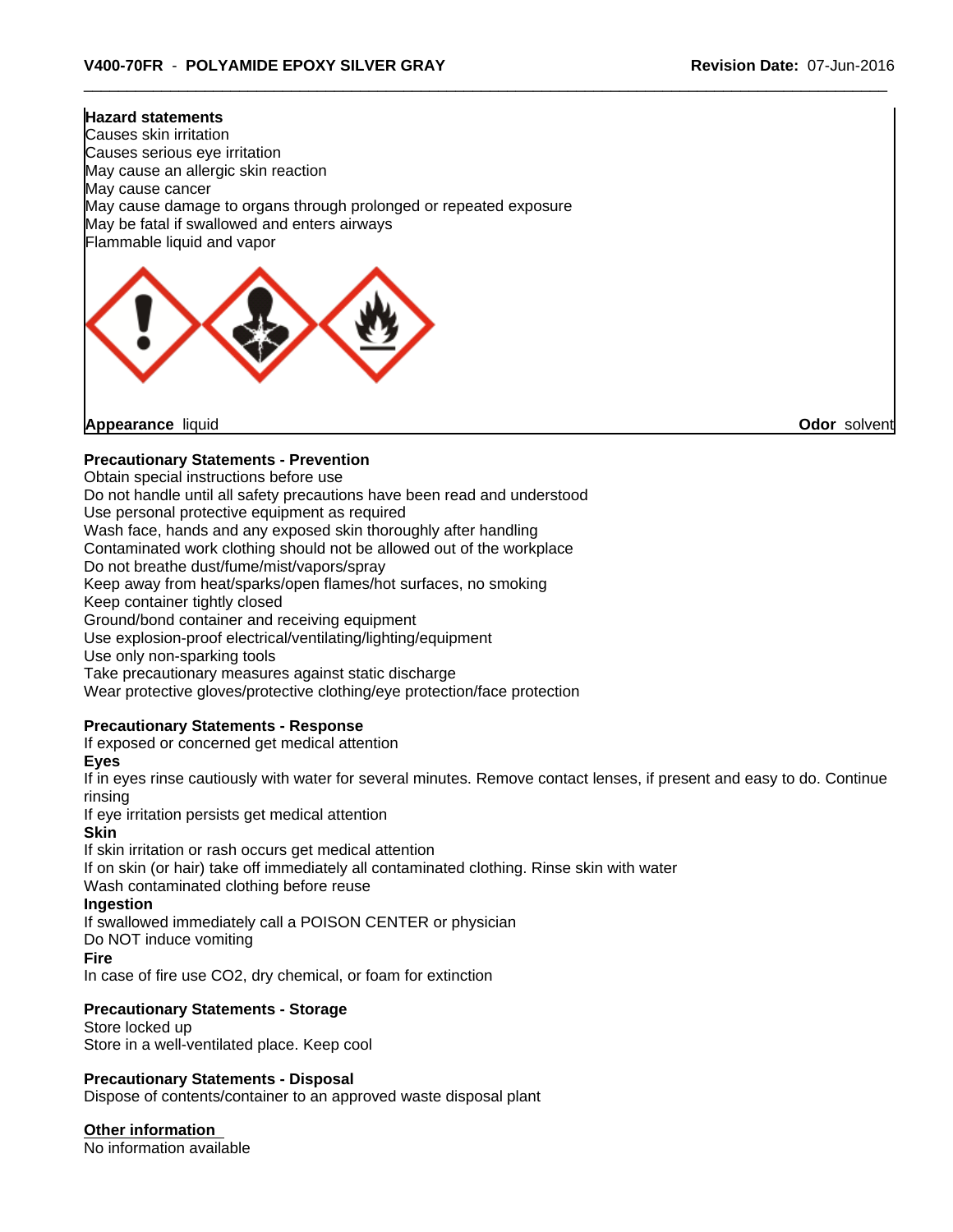#### **Other hazards**

**IMPORTANT:** Designed to be mixed with other components. Mixture will have hazards of all components. Before opening packages, read all warning labels. Follow all precautions.

**CAUTION:** All floor coatings may become slippery when wet. Where non-skid characteristics are desired, a small amount of clean sand may be added. Stir often during application.

# **3. COMPOSITION INFORMATION ON COMPONENTS**

| <b>Chemical Name</b>                       | <b>CAS-No</b>  | Weight % (max) |
|--------------------------------------------|----------------|----------------|
| Titanium dioxide                           | 13463-67-7     | $10 - 30%$     |
| Kaolin                                     | 1332-58-7      | $10 - 30%$     |
| Benzyl alcohol                             | $100 - 51 - 6$ | $7 - 13%$      |
| Xylene                                     | 1330-20-7      | $5 - 10%$      |
| Solvent naphtha, petroleum, light aromatic | 64742-95-6     | $3 - 7%$       |
| Propylene glycol monomethyl ether          | 107-98-2       | $3 - 7%$       |
| 1,2,4-Trimethylbenzene                     | 95-63-6        | $1 - 5%$       |
| Ethyl benzene                              | $100 - 41 - 4$ | - 5%           |
| Triethylenetetramine                       | 112-24-3       | $-5%$          |
| Silica, amorphous                          | 7631-86-9      | 1 - 5%         |
| Carbon black                               | 1333-86-4      | $0.1 - 0.25%$  |
| Cumene                                     | 98-82-8        | $0.1 - 0.25%$  |

| 4 <sub>1</sub>                         | <b>FIRST AID MEASURES</b>                                                                                                                                                                                                  |
|----------------------------------------|----------------------------------------------------------------------------------------------------------------------------------------------------------------------------------------------------------------------------|
| <b>General Advice</b>                  | If symptoms persist, call a physician. Show this safety data<br>sheet to the doctor in attendance.                                                                                                                         |
| <b>Eye Contact</b>                     | Immediately flush with plenty of water. After initial flushing,<br>remove any contact lenses and continue flushing for at<br>least 15 minutes. Keep eye wide open while rinsing. If<br>symptoms persist, call a physician. |
| <b>Skin Contact</b>                    | Wash off immediately with soap and plenty of water<br>removing all contaminated clothes and shoes. If skin<br>irritation persists, call a physician.                                                                       |
| <b>Inhalation</b>                      | Move to fresh air. If symptoms persist, call a physician.<br>If not breathing, give artificial respiration. Call a physician<br>immediately.                                                                               |
| Ingestion                              | Clean mouth with water and afterwards drink plenty of<br>water. Do not induce vomiting without medical advice.<br>Never give anything by mouth to an unconscious person.<br>Consult a physician.                           |
| <b>Protection Of First-Aiders</b>      | Use personal protective equipment.                                                                                                                                                                                         |
| <b>Most Important Symptoms/Effects</b> | No information available.                                                                                                                                                                                                  |
| <b>Notes To Physician</b>              | Treat symptomatically.                                                                                                                                                                                                     |
|                                        |                                                                                                                                                                                                                            |

**5. FIRE-FIGHTING MEASURES**

**Flammable Properties** Vapors may travel considerable distance to a source of ignition and flash back. Vapors may cause flash fire.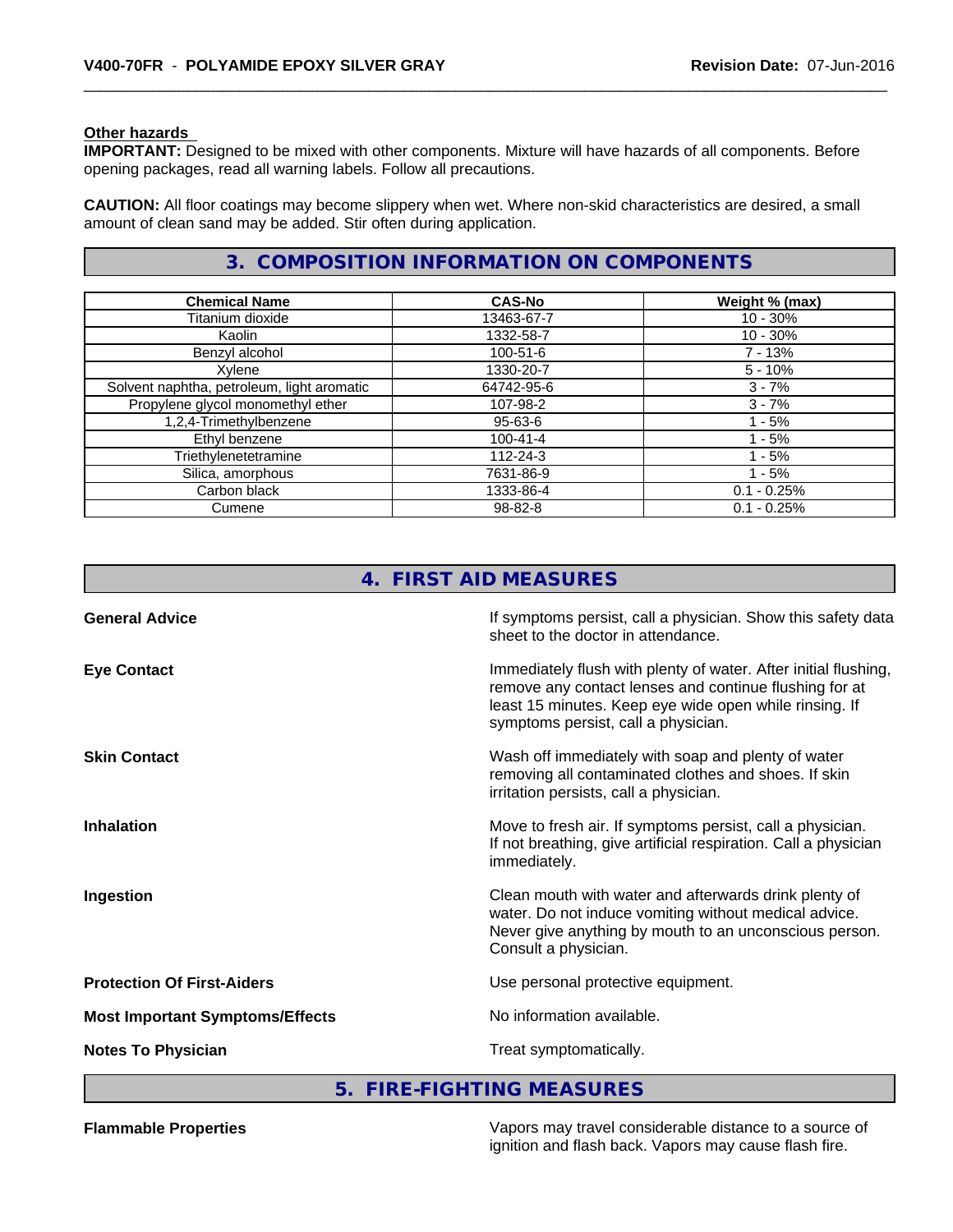| <b>Suitable Extinguishing Media</b>                                                          |                 | surrounding environment.       | Foam, dry powder or water. Use extinguishing measures<br>that are appropriate to local circumstances and the                                                                                                                                                                        |  |  |
|----------------------------------------------------------------------------------------------|-----------------|--------------------------------|-------------------------------------------------------------------------------------------------------------------------------------------------------------------------------------------------------------------------------------------------------------------------------------|--|--|
| <b>Protective Equipment And Precautions For</b><br><b>Firefighters</b>                       |                 |                                | As in any fire, wear self-contained breathing apparatus<br>pressure-demand, MSHA/NIOSH (approved or equivalent)<br>and full protective gear.                                                                                                                                        |  |  |
| <b>Hazardous Combustion Products</b>                                                         |                 |                                | Burning may result in carbon dioxide, carbon monoxide<br>and other combustion products of varying composition<br>which may be toxic and/or irritating.                                                                                                                              |  |  |
| <b>Specific Hazards Arising From The Chemical</b>                                            |                 | vapors.                        | Flammable. Flash back possible over considerable<br>distance. Keep product and empty container away from<br>heat and sources of ignition. Closed containers may<br>rupture if exposed to fire or extreme heat. Thermal<br>decomposition can lead to release of irritating gases and |  |  |
| <b>Sensitivity To Mechanical Impact</b>                                                      |                 | No                             |                                                                                                                                                                                                                                                                                     |  |  |
| <b>Sensitivity To Static Discharge</b>                                                       |                 | Yes                            |                                                                                                                                                                                                                                                                                     |  |  |
| <b>Flash Point Data</b><br>Flash Point (°F)<br>Flash Point (°C)<br><b>Flash Point Method</b> |                 | 80<br>27<br><b>PMCC</b>        |                                                                                                                                                                                                                                                                                     |  |  |
| <b>Flammability Limits In Air</b>                                                            |                 |                                |                                                                                                                                                                                                                                                                                     |  |  |
| <b>Lower Explosion Limit</b><br><b>Upper Explosion Limit</b>                                 |                 | Not available<br>Not available |                                                                                                                                                                                                                                                                                     |  |  |
| Health: 2<br><b>NFPA</b>                                                                     | Flammability: 3 | Instability: 0                 | Special: -                                                                                                                                                                                                                                                                          |  |  |
| <b>NFPA Legend</b><br>0 - Not Hazardous<br>1 - Slightly<br>2 - Moderate<br>3 - High          |                 |                                |                                                                                                                                                                                                                                                                                     |  |  |

4 - Severe

*The ratings assigned are only suggested ratings, the contractor/employer has ultimate responsibilities for NFPA ratings where this system is used.*

*Additional information regarding the NFPA rating system is available from the National Fire Protection Agency (NFPA) at www.nfpa.org.*

# **6. ACCIDENTAL RELEASE MEASURES**

| <b>Personal Precautions</b> | Remove all sources of ignition. Take precautions to<br>prevent flashback. Ground and bond all containers and<br>handling equipment. Take precautionary measures against<br>static discharges. Ensure adequate ventilation. Avoid<br>contact with skin, eyes and clothing. Use personal<br>protective equipment. |
|-----------------------------|-----------------------------------------------------------------------------------------------------------------------------------------------------------------------------------------------------------------------------------------------------------------------------------------------------------------|
| <b>Other Information</b>    | Prevent further leakage or spillage if safe to do so. Do not<br>allow material to contaminate ground water system.<br>Prevent product from entering drains. Do not flush into<br>surface water or sanitary sewer system. Local authorities                                                                      |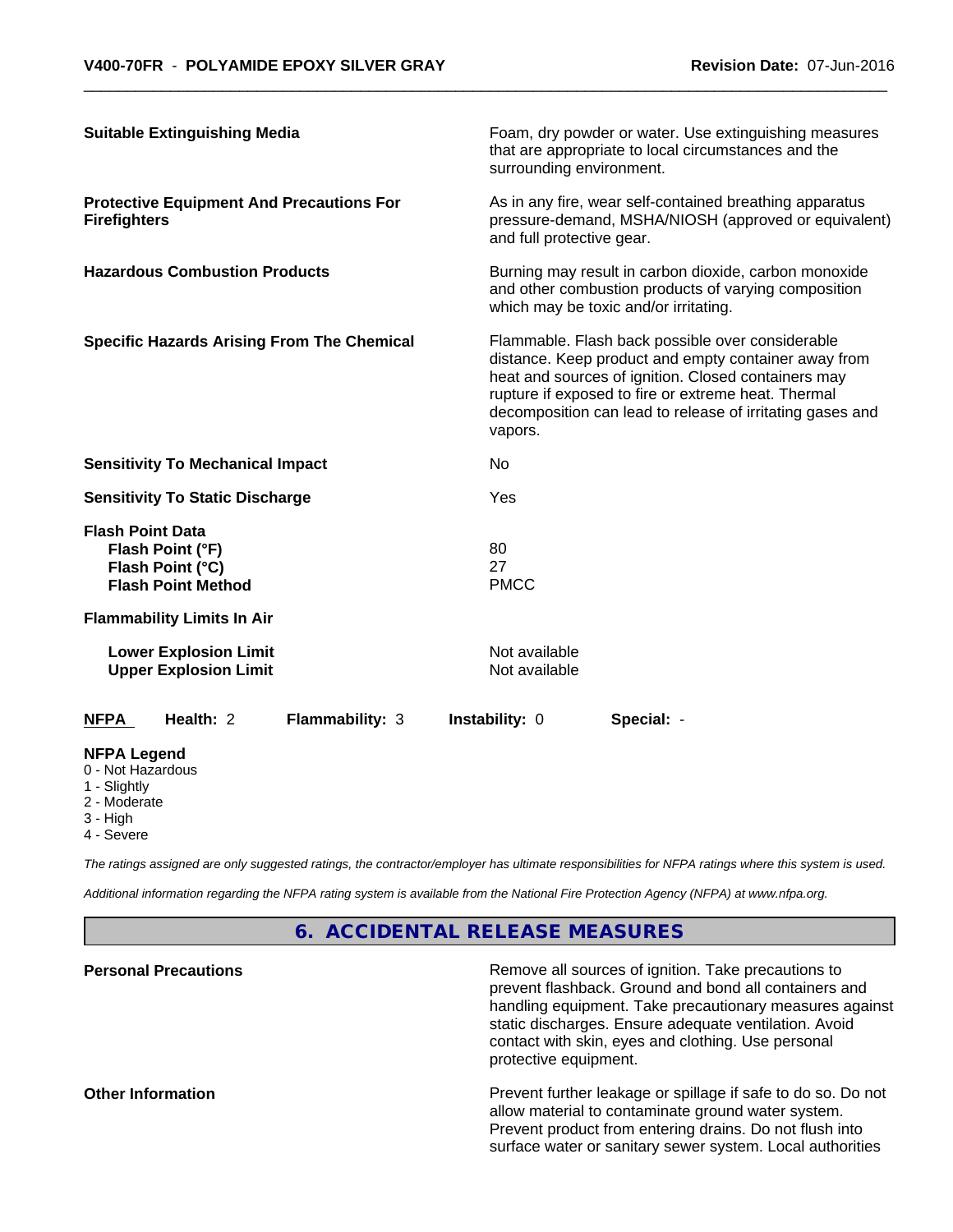|                                  |  | should be advised if significant spillages cannot be<br>contained.                                                                                                                                                                                                                                                                                                                                                                                                                                                                                                                                                                                                                                 |
|----------------------------------|--|----------------------------------------------------------------------------------------------------------------------------------------------------------------------------------------------------------------------------------------------------------------------------------------------------------------------------------------------------------------------------------------------------------------------------------------------------------------------------------------------------------------------------------------------------------------------------------------------------------------------------------------------------------------------------------------------------|
| <b>Environmental Precautions</b> |  | See Section 12 for additional Ecological Information.                                                                                                                                                                                                                                                                                                                                                                                                                                                                                                                                                                                                                                              |
| <b>Methods For Clean-Up</b>      |  | Dam up. Soak up with inert absorbent material. Use a<br>non-sparking or explosion proof means to transfer material<br>to a sealed, appropriate container for disposal. Clean<br>contaminated surface thoroughly.                                                                                                                                                                                                                                                                                                                                                                                                                                                                                   |
|                                  |  | 7. HANDLING AND STORAGE                                                                                                                                                                                                                                                                                                                                                                                                                                                                                                                                                                                                                                                                            |
| <b>Handling</b>                  |  | Avoid contact with skin, eyes and clothing. Wear personal<br>protective equipment. Do not breathe vapors or spray mist.<br>Use only in ventilated areas. Prevent vapor build-up by<br>providing adequate ventilation during and after use.<br>Take precautionary measures against static discharges.<br>To avoid ignition of vapors by static electricity discharge,<br>all metal parts of the equipment must be grounded. Keep<br>away from heat, sparks and flame. Do not smoke.<br>Extinguish all flames and pilot lights, and turn off stoves,<br>heaters, electric motors and other sources of ignition<br>during use and until all vapors are gone. Ignition and/or<br>flash back may occur. |
| <b>Storage</b>                   |  | Keep containers tightly closed in a dry, cool and<br>well-ventilated place. Keep away from heat. Keep away<br>from open flames, hot surfaces and sources of ignition.<br>Keep in properly labeled containers. Keep out of the reach<br>of children.                                                                                                                                                                                                                                                                                                                                                                                                                                                |
| <b>Incompatible Materials</b>    |  | Incompatible with strong acids and bases and strong<br>oxidizing agents.                                                                                                                                                                                                                                                                                                                                                                                                                                                                                                                                                                                                                           |

# **8. EXPOSURE CONTROLS / PERSONAL PROTECTION**

# **Exposure Limits**

*No exposure limits have been established for this product.*

| <b>Chemical Name</b>                 | <b>ACGIH</b>                    | <b>Alberta</b>                                                                                 | <b>British Columbia</b>                 | <b>Ontario</b>                                                                      | Quebec                                                                                             |
|--------------------------------------|---------------------------------|------------------------------------------------------------------------------------------------|-----------------------------------------|-------------------------------------------------------------------------------------|----------------------------------------------------------------------------------------------------|
| Titanium dioxide                     | 10 mg/m $3$ - TWA               | $10 \text{ mg/m}^3$ - TWA                                                                      | 10 mg/m $3$ - TWA<br>$3$ mg/m $3$ - TWA | 10 mg/m $3$ - TWA                                                                   | 10 mg/m $3$ - TWAEV                                                                                |
| Kaolin                               | $2 \text{ mg/m}^3$ - TWA        | $2$ mg/m <sup>3</sup> - TWA                                                                    | $2 \text{ mg/m}^3$ - TWA                | $2 \text{ mg/m}^3$ - TWA                                                            | 5 mg/m <sup>3</sup> - TWAEV                                                                        |
| Xylene                               | 100 ppm - TWA<br>150 ppm - STEL | 100 ppm - TWA<br>434 mg/m <sup>3</sup> - TWA<br>150 ppm - STEL<br>651 mg/m $3 -$ STEL          | 100 ppm - TWA<br>150 ppm - STEL         | 100 ppm - TWA<br>150 ppm - STEL                                                     | 100 ppm - TWAEV<br>434 mg/m <sup>3</sup> - TWAEV<br>150 ppm - STEV<br>651 mg/m <sup>3</sup> - STEV |
| Propylene glycol monomethyl<br>ether | 50 ppm - TWA<br>100 ppm - STEL  | 100 ppm - TWA<br>369 mg/m $3 - TWA$<br>150 ppm - STEL<br>553 mg/m $3$ - STEL                   | 50 ppm - TWA<br>75 ppm - STEL           | 50 ppm - TWA<br>100 ppm - STEL                                                      | 100 ppm - TWAEV<br>369 mg/m <sup>3</sup> - TWAEV<br>150 ppm - STEV<br>553 mg/m $3 -$ STEV          |
| Ethyl benzene                        | 20 ppm - TWA                    | 100 ppm - TWA<br>434 mg/m <sup>3</sup> - TWA<br>125 ppm - STEL<br>543 mg/m <sup>3</sup> - STEL | 20 ppm - TWA                            | 20 ppm - TWA                                                                        | 100 ppm - TWAEV<br>434 mg/m <sup>3</sup> - TWAEV<br>125 ppm - STEV<br>543 mg/m <sup>3</sup> - STEV |
| Triethylenetetramine                 | N/E                             | N/E                                                                                            | N/E                                     | $0.5$ ppm - TWA<br>$3$ mg/m <sup>3</sup> - TWA<br>Danger of cutaneous<br>absorption | N/E                                                                                                |
| Carbon black                         | $3$ mg/m <sup>3</sup> - TWA     | $3.5$ mg/m <sup>3</sup> - TWA                                                                  | $3$ mg/m $3$ - TWA                      | $3$ mg/m <sup>3</sup> - TWA                                                         | 3.5 mg/m <sup>3</sup> - TWAEV                                                                      |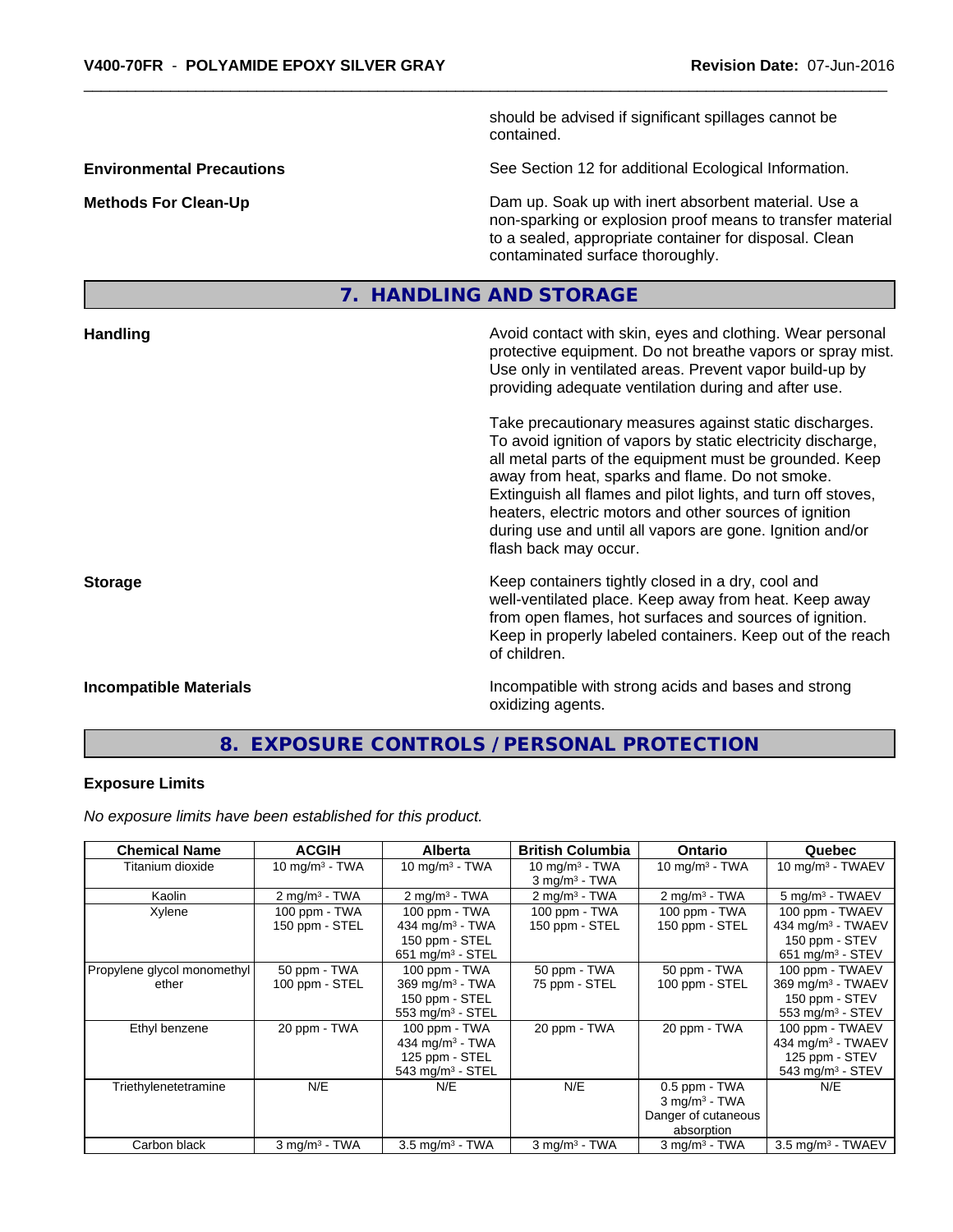#### \_\_\_\_\_\_\_\_\_\_\_\_\_\_\_\_\_\_\_\_\_\_\_\_\_\_\_\_\_\_\_\_\_\_\_\_\_\_\_\_\_\_\_\_\_\_\_\_\_\_\_\_\_\_\_\_\_\_\_\_\_\_\_\_\_\_\_\_\_\_\_\_\_\_\_\_\_\_\_\_\_\_\_\_\_\_\_\_\_\_\_\_\_ **V400-70FR** - **POLYAMIDE EPOXY SILVER GRAY Revision Date:** 07-Jun-2016

| Cumene                                                                                                                                                                                                                                                                                                                       | 50 ppm - TWA | 50 ppm - TWA                | 25 ppm - TWA                                                                                                                                                                                                                                                                                                                                                                                                                                                                                                                                                                                           | 50 ppm - TWA | 50 ppm - TWAEV                                             |  |
|------------------------------------------------------------------------------------------------------------------------------------------------------------------------------------------------------------------------------------------------------------------------------------------------------------------------------|--------------|-----------------------------|--------------------------------------------------------------------------------------------------------------------------------------------------------------------------------------------------------------------------------------------------------------------------------------------------------------------------------------------------------------------------------------------------------------------------------------------------------------------------------------------------------------------------------------------------------------------------------------------------------|--------------|------------------------------------------------------------|--|
| Legend<br>ACGIH - American Conference of Governmental Industrial Hygienists<br>Alberta - Alberta Occupational Exposure Limits<br>British Columbia - British Columbia Occupational Exposure Limits<br>Ontario - Ontario Occupational Exposure Limits<br>Quebec - Quebec Occupational Exposure Limits<br>N/E - Not established |              | 246 mg/m <sup>3</sup> - TWA | 75 ppm - STEL                                                                                                                                                                                                                                                                                                                                                                                                                                                                                                                                                                                          |              | 246 mg/m <sup>3</sup> - TWAEV                              |  |
| <b>Engineering Measures</b>                                                                                                                                                                                                                                                                                                  |              |                             |                                                                                                                                                                                                                                                                                                                                                                                                                                                                                                                                                                                                        |              | Ensure adequate ventilation, especially in confined areas. |  |
| <b>Personal Protective Equipment</b><br><b>Eye/Face Protection</b><br><b>Skin Protection</b><br><b>Respiratory Protection</b><br><b>Hygiene Measures</b>                                                                                                                                                                     |              |                             | Safety glasses with side-shields.<br>Protective gloves and impervious clothing.<br>Use only with adequate ventilation. In operations where<br>exposure limits are exceeded, use a NIOSH approved<br>respirator that has been selected by a technically qualified<br>person for the specific work conditions. When spraying the<br>product or applying in confined areas, wear a NIOSH<br>approved respirator specified for paint spray or organic<br>vapors.<br>Avoid contact with skin, eyes and clothing. Remove and<br>wash contaminated clothing before re-use. Wash<br>thoroughly after handling. |              |                                                            |  |
|                                                                                                                                                                                                                                                                                                                              |              |                             |                                                                                                                                                                                                                                                                                                                                                                                                                                                                                                                                                                                                        |              |                                                            |  |
| <b>Appearance</b><br>Odor<br><b>Odor Threshold</b><br>Density (Ibs/gal)<br><b>Specific Gravity</b><br>pH                                                                                                                                                                                                                     |              | liquid                      | solvent<br>No information available<br>$10.7 - 11.0$<br>$1.28 - 1.32$<br>No information available                                                                                                                                                                                                                                                                                                                                                                                                                                                                                                      |              |                                                            |  |

| <b>Specific Gravity</b>              | $1.28 - 1.32$            |
|--------------------------------------|--------------------------|
| рH                                   | No information available |
| <b>Viscosity (cps)</b>               | No information available |
| <b>Solubility</b>                    | No information available |
| <b>Water Solubility</b>              | No information available |
| <b>Evaporation Rate</b>              | No information available |
| <b>Vapor Pressure</b>                | No information available |
| <b>Vapor Density</b>                 | No information available |
| Wt. % Solids                         | 70 - 80                  |
| <b>Vol. % Solids</b>                 | $55 - 65$                |
| Wt. % Volatiles                      | $20 - 30$                |
| Vol. % Volatiles                     | $35 - 45$                |
| <b>VOC Regulatory Limit (g/L)</b>    | < 340                    |
| <b>Boiling Point (°F)</b>            | 248                      |
| <b>Boiling Point (°C)</b>            | 120                      |
| <b>Freezing Point (°F)</b>           | No information available |
| <b>Freezing Point (°C)</b>           | No information available |
| Flash Point (°F)                     | 80                       |
| Flash Point (°C)                     | 27                       |
| <b>Flash Point Method</b>            | <b>PMCC</b>              |
| <b>Flammability (solid, gas)</b>     | Not applicable           |
| <b>Upper Explosion Limit</b>         | Not applicable           |
| <b>Lower Explosion Limit</b>         | Not applicable           |
| <b>Autoignition Temperature (°F)</b> | No information available |
| <b>Autoignition Temperature (°C)</b> | No information available |
| Decomposition Temperature (°F)       | No information available |
| Decomposition Temperature (°C)       | No information available |

**Viscosity (cps)** No information available **No information available No information available No information available No information available No information available**<br>**70 - 80 No information available Freezing Point (°C)** No information available **Flammability (solid, gas)** Not applicable **Not applicable Not applicable No information available No information available No information available**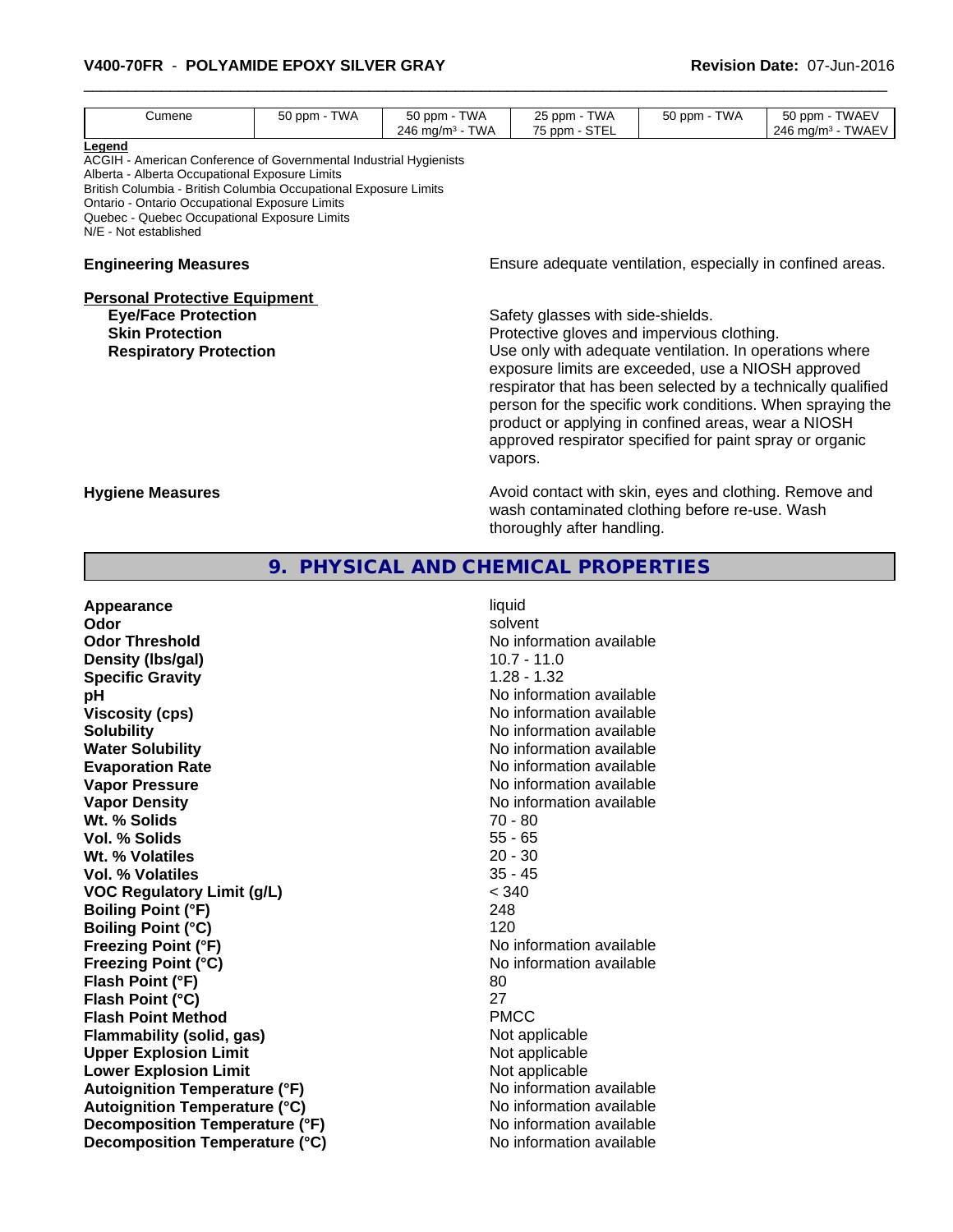**Partition Coefficient (n-octanol/water)** No information available

|                                                                                            | 10. STABILITY AND REACTIVITY                                                                                                                                                                                     |
|--------------------------------------------------------------------------------------------|------------------------------------------------------------------------------------------------------------------------------------------------------------------------------------------------------------------|
| <b>Reactivity</b>                                                                          | Not Applicable                                                                                                                                                                                                   |
| <b>Chemical Stability</b>                                                                  | Stable under normal conditions. Hazardous polymerisation<br>does not occur.                                                                                                                                      |
| <b>Conditions To Avoid</b>                                                                 | Keep away from open flames, hot surfaces, static<br>electricity and sources of ignition. Sparks. Elevated<br>temperature.                                                                                        |
| <b>Incompatible Materials</b>                                                              | Incompatible with strong acids and bases and strong<br>oxidizing agents.                                                                                                                                         |
| <b>Hazardous Decomposition Products</b>                                                    | Thermal decomposition can lead to release of irritating<br>gases and vapors.                                                                                                                                     |
| <b>Possibility Of Hazardous Reactions</b>                                                  | None under normal conditions of use.                                                                                                                                                                             |
|                                                                                            | 11. TOXICOLOGICAL INFORMATION                                                                                                                                                                                    |
| <b>Product Information</b><br>Information on likely routes of exposure                     |                                                                                                                                                                                                                  |
| <b>Principal Routes of Exposure</b>                                                        | Eye contact, skin contact and inhalation.                                                                                                                                                                        |
| <b>Acute Toxicity</b><br><b>Product Information</b>                                        | Repeated or prolonged exposure to organic solvents may<br>lead to permanent brain and nervous system damage.<br>Intentional misuse by deliberately concentrating and<br>inhaling vapors may be harmful or fatal. |
| Information on toxicological effects                                                       |                                                                                                                                                                                                                  |
| <b>Symptoms</b>                                                                            | No information available                                                                                                                                                                                         |
| Delayed and immediate effects as well as chronic effects from short and long-term exposure |                                                                                                                                                                                                                  |
|                                                                                            |                                                                                                                                                                                                                  |

| Eye contact                  | Contact with eyes may cause irritation.                     |
|------------------------------|-------------------------------------------------------------|
| <b>Skin contact</b>          | May cause skin irritation and/or dermatitis. Prolonged skin |
|                              | contact may defat the skin and produce dermatitis.          |
| <b>Inhalation</b>            | Harmful by inhalation. High vapor / aerosol concentrations  |
|                              | are irritating to the eyes, nose, throat and lungs and may  |
|                              | cause headaches, dizziness, drowsiness,                     |
|                              | unconsciousness, and other central nervous system           |
|                              | effects.                                                    |
| Ingestion                    | Harmful if swallowed. Ingestion may cause irritation to     |
|                              | mucous membranes. Small amounts of this product             |
|                              | aspirated into the respiratory system during ingestion or   |
|                              | vomiting may cause mild to severe pulmonary injury,         |
|                              | possibly progressing to death.                              |
| Sensitization:               | No information available.                                   |
| <b>Neurological Effects</b>  | No information available.                                   |
| <b>Mutagenic Effects</b>     | No information available.                                   |
| <b>Reproductive Effects</b>  | No information available.                                   |
| <b>Developmental Effects</b> | No information available.                                   |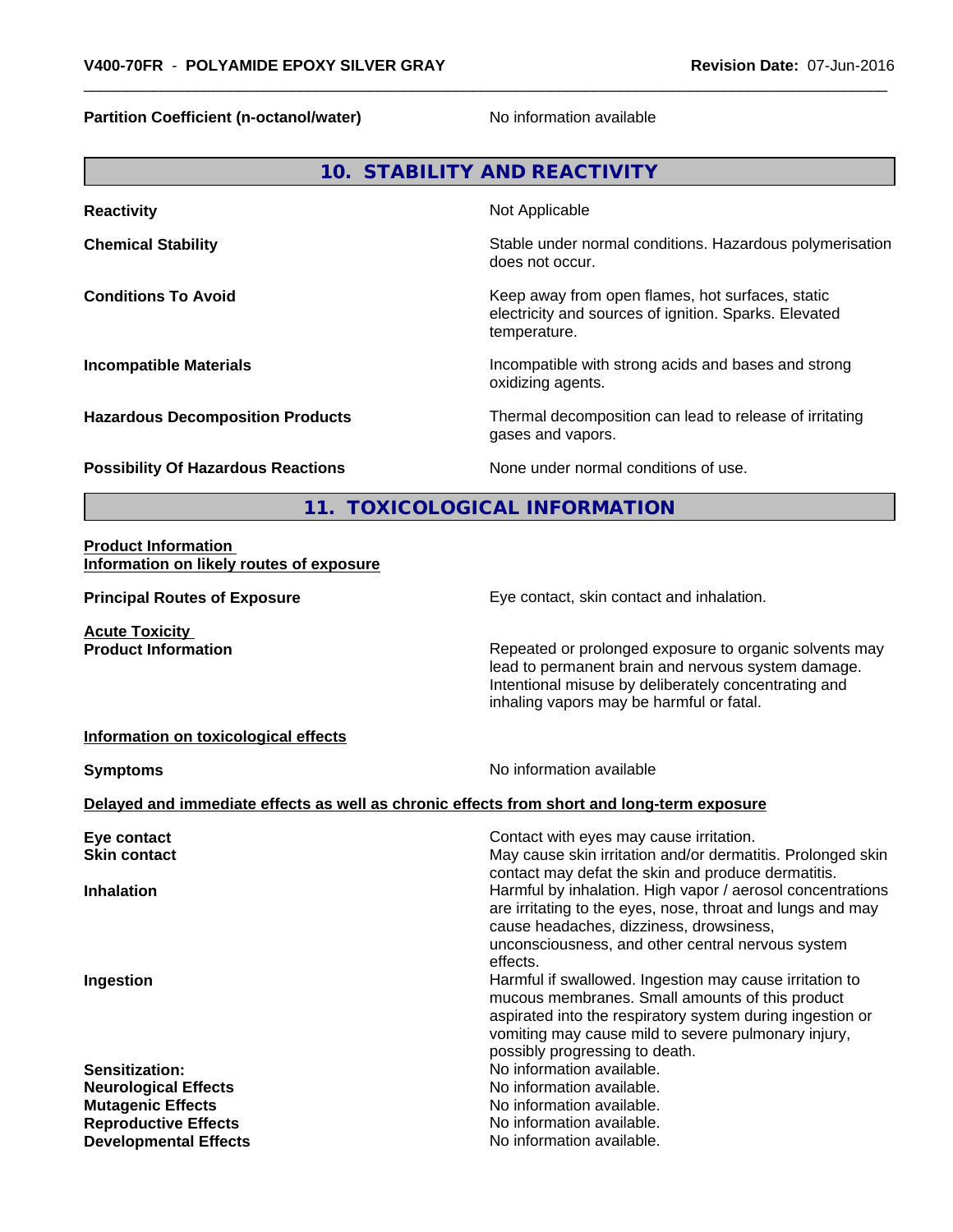| <b>Target Organ Effects</b>     | No information available.                                                                                                                                                                                                           |
|---------------------------------|-------------------------------------------------------------------------------------------------------------------------------------------------------------------------------------------------------------------------------------|
| <b>STOT - single exposure</b>   | May cause disorder and damage to the. Respiratory<br>system.                                                                                                                                                                        |
| <b>STOT - repeated exposure</b> | Causes damage to organs through prolonged or repeated<br>exposure if inhaled. Central nervous system (CNS).                                                                                                                         |
|                                 | Causes damage to organs through prolonged or repeated<br>exposure.                                                                                                                                                                  |
| Other adverse effects           | No information available.                                                                                                                                                                                                           |
| <b>Aspiration Hazard</b>        | May be harmful if swallowed and enters airways. Small<br>amounts of this product aspirated into the respiratory<br>system during ingestion or vomiting may cause mild to<br>severe pulmonary injury, possibly progressing to death. |
|                                 |                                                                                                                                                                                                                                     |

#### **Numerical measures of toxicity**

**The following values are calculated based on chapter 3.1 of the GHS document**

| ATEmix (oral)                        | 5957 mg/kg |
|--------------------------------------|------------|
| <b>ATEmix (dermal)</b>               | 5314 ma/ka |
| <b>ATEmix (inhalation-dust/mist)</b> | 6.5 ma/L   |
| <b>ATEmix (inhalation-vapor)</b>     | 620.9 mg/L |

#### **Component**

Titanium dioxide LD50 Oral: > 10000 mg/kg (Rat) Kaolin LD50 Oral: > 5000 mg/kg (Rat) Benzyl alcohol LD50 Oral: 1230-1660 mg/kg (Rat) LD50 Dermal: 2,000 mg/kg (Rabbit) LC50 Inhalation (Vapor): > 5,000 mg/m<sup>3</sup> (Rat) Xylene LD50 Oral: 4300 mg/kg (Rat) LD50 Dermal: > 1700 mg/kg (Rabbit) LC50 Inhalation (Vapor): 5000 ppm (Rat, 4 hr.) Solvent naphtha, petroleum, light aromatic LD50 Oral: 8400 mg/kg (Rat) Propylene glycol monomethyl ether LD50 Oral: 6,600 mg/kg (Rat) LD50 Dermal: 13,000 mg/kg (Rabbit) LC50 Inhalation (Vapor): 10,000 ppm (Rat) 1,2,4-Trimethylbenzene LD50 Oral: 5000 mg/kg (Rat) LC50 Inhalation (Vapor): 18000 mg/m<sup>3</sup> (Rat, 4 hr.) Ethyl benzene LD50 Oral: mg/kg (Rat) LD50 Dermal: > mg/kg (Rabbit) LC50 Inhalation (Vapor): mg/m<sup>3</sup> (Rat, 2 hr.) Triethylenetetramine LD50 Oral: 2500 mg/kg (Rat) LD50 Dermal: 805 mg/kg (Rabbit) Silica, amorphous LD50 Oral: > 5000 mg/kg (Rat) LD50 Dermal: 2,000 mg/kg (Rabbit) LC50 Inhalation (Dust): > 2 mg/L Carbon black LD50 Oral: > 15400 mg/kg (Rat)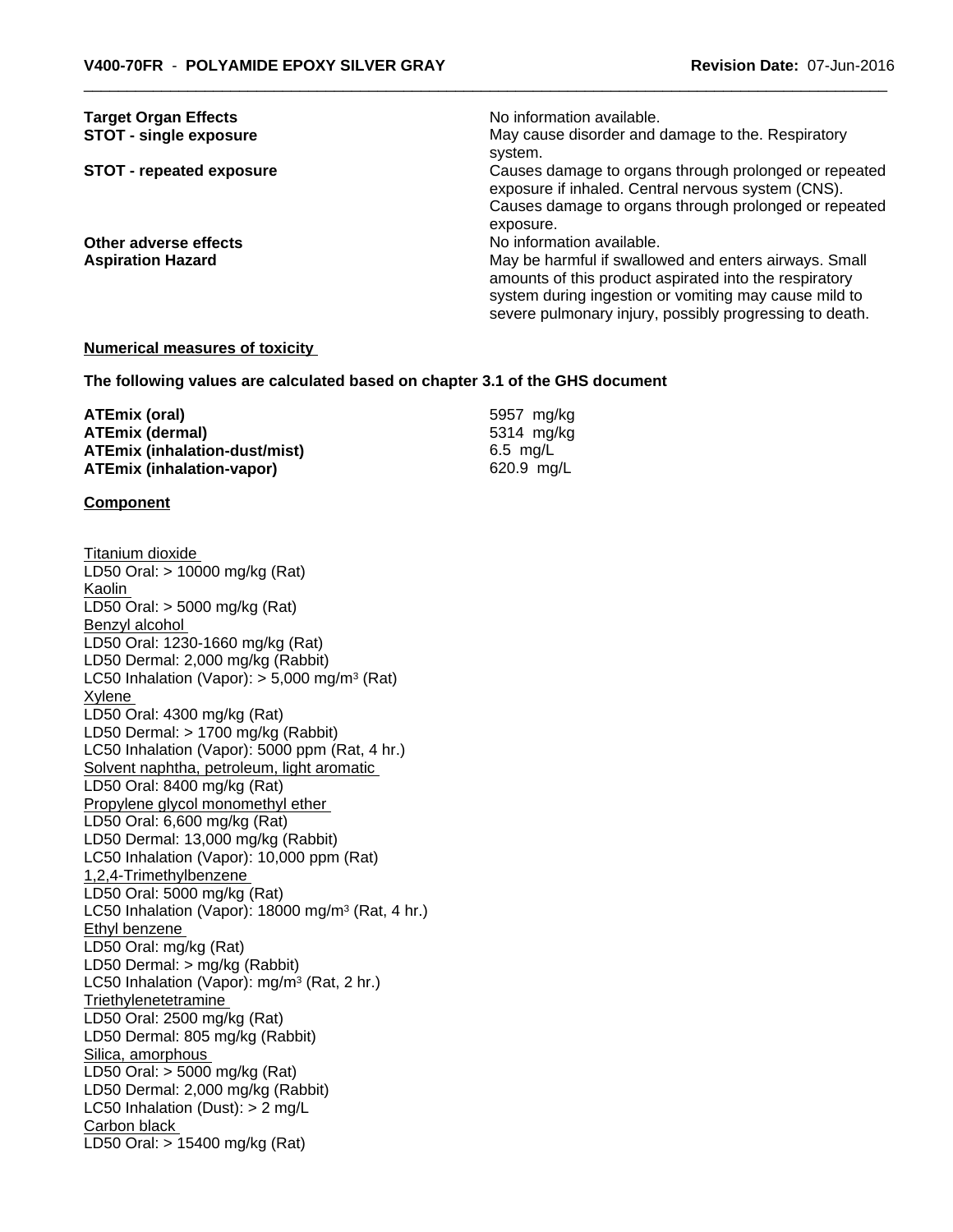LD50 Dermal: > 3000 mg/kg (Rabbit) Cumene LD50 Oral: > 1400 mg/kg (Rat) LD50 Dermal: 12300 µL/kg (Rabbit) LC50 Inhalation (Vapor): 39000 mg/kg (Rat, 4 hr.)

#### **Chronic Toxicity**

#### **Carcinogenicity**

*The information below indicateswhether each agency has listed any ingredient as a carcinogen:.*

| <b>Chemical Name</b> | <b>IARC</b>                    | <b>NTP</b>                   |  |
|----------------------|--------------------------------|------------------------------|--|
|                      | 2B - Possible Human Carcinogen |                              |  |
| Titanium dioxide     |                                |                              |  |
|                      | 2B - Possible Human Carcinogen |                              |  |
| Ethyl benzene        |                                |                              |  |
|                      | 2B - Possible Human Carcinogen |                              |  |
| Carbon black         |                                |                              |  |
|                      | 2B - Possible Human Carcinogen | Reasonably Anticipated Human |  |
| <b>Cumene</b>        |                                | Carcinogen                   |  |

Although IARC has classified titanium dioxide as possibly carcinogenic to humans (2B), their summary concludes: "No significant exposure to titanium dioxide is thought to occur during the use of products in which titanium dioxide is bound to other materials, such as paint."

#### **Legend**

IARC - International Agency for Research on Cancer NTP - National Toxicity Program OSHA - Occupational Safety & Health Administration

**12. ECOLOGICAL INFORMATION**

#### **Ecotoxicity Effects**

The environmental impact of this product has not been fully investigated.

#### **Product Information**

#### **Acute Toxicity to Fish**

No information available

#### **Acute Toxicity to Aquatic Invertebrates**

No information available

#### **Acute Toxicity to Aquatic Plants**

No information available

#### **Persistence / Degradability**

No information available.

#### **Bioaccumulation / Accumulation**

No information available.

#### **Mobility in Environmental Media**

No information available.

#### **Ozone**

No information available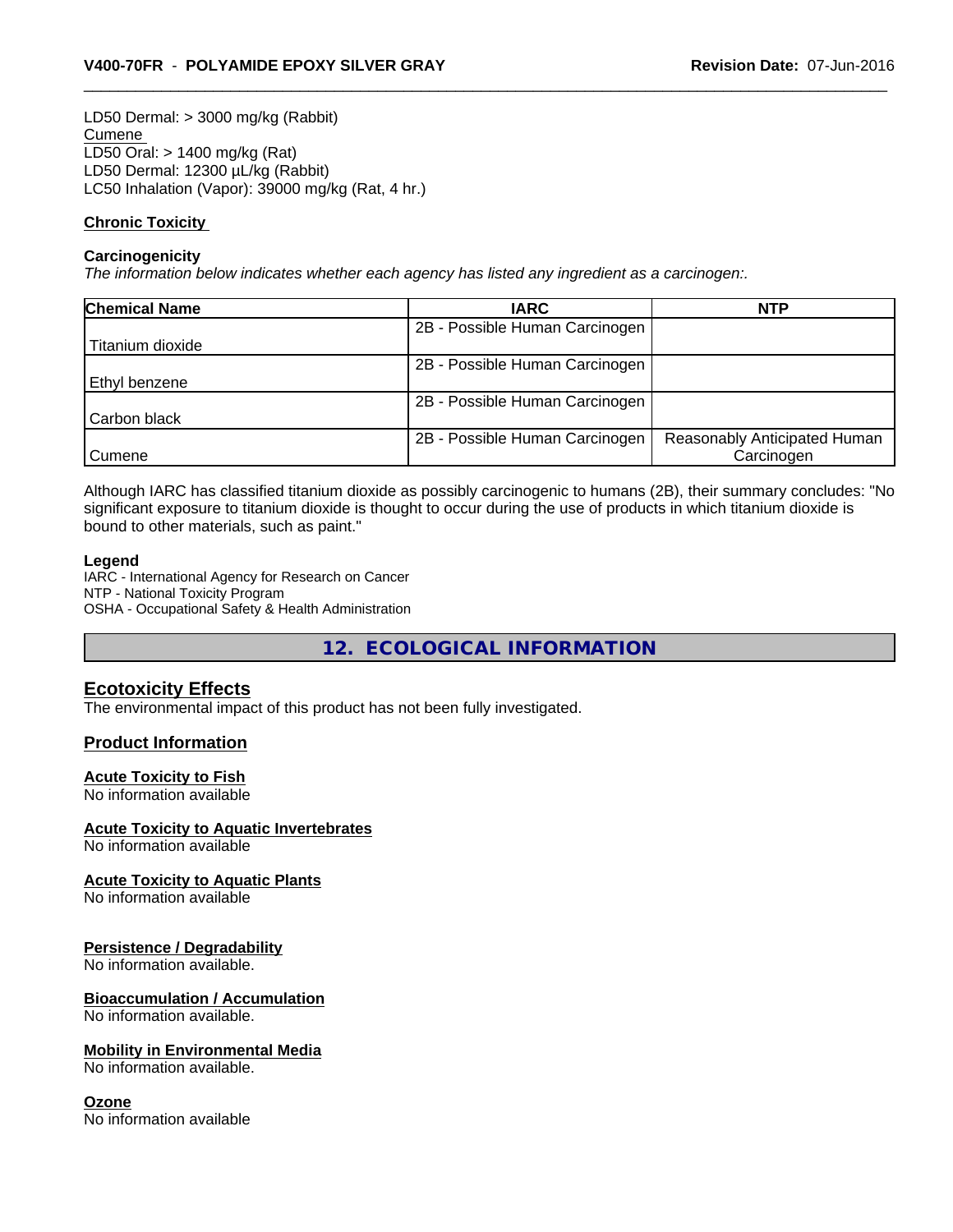#### **Component**

#### **Acute Toxicity to Fish**

Titanium dioxide  $LC50:$  > 1000 mg/L (Fathead Minnow - 96 hr.) Xylene LC50: 13.5 mg/L (Rainbow Trout - 96 hr.) Ethyl benzene LC50: 12.1 mg/L (Fathead Minnow - 96 hr.)

#### **Acute Toxicity to Aquatic Invertebrates**

Ethyl benzene EC50: 1.8 mg/L (Daphnia magna - 48 hr.)

#### **Acute Toxicity to Aquatic Plants**

Ethyl benzene EC50: 4.6 mg/L (Green algae (Scenedesmus subspicatus), 72 hrs.)

# **13. DISPOSAL CONSIDERATIONS**

**Waste Disposal Method** Mathol Dispose of in accordance with federal, state, provincial, and local regulations. Local requirements may vary, consult your sanitation department or state-designated environmental protection agency for more disposal options.

**Empty Container Warning <b>Emptied** Containers may retain product residue. Follow label warnings even after container is emptied. Residual vapors may explode on ignition.

**14. TRANSPORT INFORMATION**

#### **TDG**

**Proper Shipping Name Paint Hazard Class** 3 **UN-No** UN1263 **Packing Group III Description** UN1263, Paint, 3, III

**ICAO / IATA** Contact the preparer for further information.

**IMDG / IMO Contact the preparer for further information.** 

### **15. REGULATORY INFORMATION**

#### **International Inventories**

**TSCA: United States** Yes - All components are listed or exempt. **DSL: Canada** Yes - All components are listed or exempt.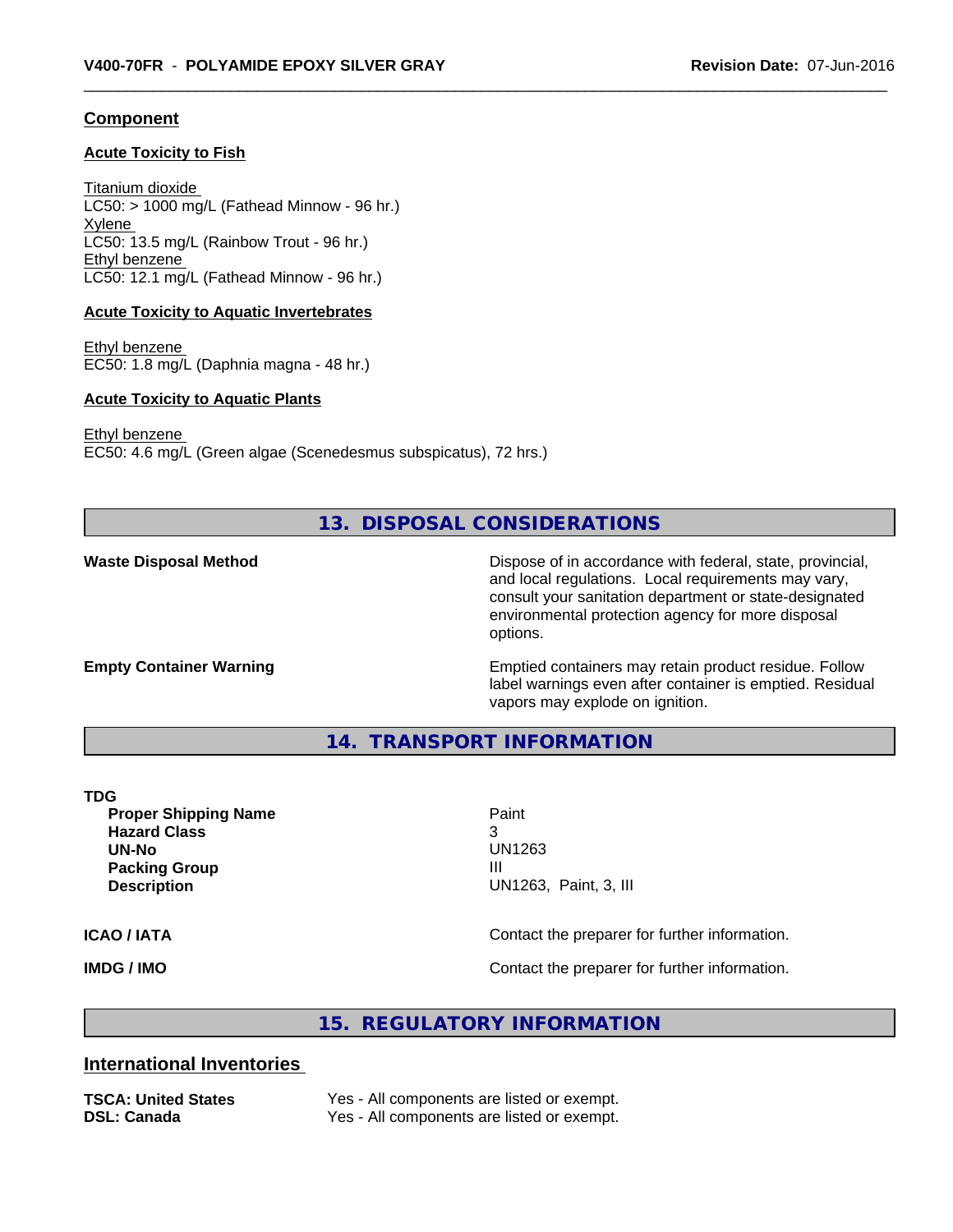# **National Pollutant Release Inventory (NPRI)**

#### **NPRI Parts 1- 4**

This product contains the following Parts 1-4 NPRI chemicals:

| <b>Chemical Name</b>              | <b>CAS-No</b>  | Weight % (max) | <b>NPRI Parts 1-4</b> |
|-----------------------------------|----------------|----------------|-----------------------|
| Benzyl alcohol                    | $100 - 51 - 6$ | 7 - 13%        | Listed                |
| Xvlene                            | 1330-20-7      | $5 - 10%$      | Listed                |
| Propylene glycol monomethyl ether | 107-98-2       | $3 - 7%$       | Listed                |
| 1,2,4-Trimethylbenzene            | 95-63-6        | $-5\%$         | Listed                |
| Ethyl benzene                     | $100 - 41 - 4$ | - 5%           | Listed                |
| Cumene                            | 98-82-8        | $0.1 - 0.25%$  | Listed                |

#### **NPRI Part 5**

This product contains the following NPRI Part 5 Chemicals:

| <b>Chemical Name</b>              | <b>CAS-No</b> | Weight % (max) | <b>NPRI Part 5</b> |  |
|-----------------------------------|---------------|----------------|--------------------|--|
| Xvlene                            | 1330-20-7     | $5 - 10%$      | Listed             |  |
| Solvent naphtha, petroleum, light | 64742-95-6    | 3 - 7%         | Listed             |  |
| aromatic                          |               |                |                    |  |
| 1,2,4-Trimethylbenzene            | 95-63-6       | - 5%           | Listed             |  |
|                                   |               |                |                    |  |

#### **WHMIS Regulatory Status**

This product has been classified in accordance with the hazard criteria of the Hazardous Products Regulations (HPR) and the SDS contains all the information required by the HPR.

| 16. OTHER INFORMATION                                                      |                                                    |                        |                      |                                                                                                                                               |  |  |
|----------------------------------------------------------------------------|----------------------------------------------------|------------------------|----------------------|-----------------------------------------------------------------------------------------------------------------------------------------------|--|--|
|                                                                            |                                                    |                        |                      |                                                                                                                                               |  |  |
| HMIS -                                                                     | Health: $2^*$                                      | <b>Flammability: 3</b> | <b>Reactivity: 0</b> | $PPE: -$                                                                                                                                      |  |  |
| <b>HMIS Legend</b>                                                         |                                                    |                        |                      |                                                                                                                                               |  |  |
|                                                                            | 0 - Minimal Hazard                                 |                        |                      |                                                                                                                                               |  |  |
| 1 - Slight Hazard                                                          |                                                    |                        |                      |                                                                                                                                               |  |  |
| 2 - Moderate Hazard                                                        |                                                    |                        |                      |                                                                                                                                               |  |  |
| 3 - Serious Hazard                                                         |                                                    |                        |                      |                                                                                                                                               |  |  |
| 4 - Severe Hazard                                                          |                                                    |                        |                      |                                                                                                                                               |  |  |
| * - Chronic Hazard                                                         |                                                    |                        |                      |                                                                                                                                               |  |  |
| X - Consult your supervisor or S.O.P. for "Special" handling instructions. |                                                    |                        |                      |                                                                                                                                               |  |  |
|                                                                            |                                                    |                        |                      | Note: The PPE rating has intentionally been left blank. Choose appropriate PPE that will protect employees from the hazards the material will |  |  |
|                                                                            | present under the actual normal conditions of use. |                        |                      |                                                                                                                                               |  |  |

*Caution: HMISÒ ratings are based on a 0-4 rating scale, with 0 representing minimal hazards or risks, and 4 representing significant hazards or risks. Although HMISÒ ratings are not required on MSDSs under 29 CFR 1910.1200, the preparer, has chosen to provide them. HMISÒ ratings are to be used only in conjunction with a fully implemented HMISÒ program by workers who have received appropriate HMISÒ training. HMISÒ is a registered trade and service mark of the NPCA. HMISÒ materials may be purchased exclusively from J. J. Keller (800) 327-6868.*

**WARNING!** If you scrape, sand, or remove old paint, you may release lead dust. LEAD IS TOXIC. EXPOSURE TO LEAD DUST CAN CAUSE SERIOUS ILLNESS, SUCH AS BRAIN DAMAGE, ESPECIALLY IN CHILDREN. PREGNANT WOMEN SHOULD ALSO AVOID EXPOSURE.Wear a NIOSH approved respirator to control lead exposure. Clean up carefully with a HEPA vacuum and a wet mop. Before you start, find out how to protect yourself and your family by logging onto Health Canada @

http://www.hc-sc.gc.ca/ewh-semt/contaminants/lead-plomb/asked\_questions-questions\_posees-eng.php.

**Prepared By** Product Stewardship Department Benjamin Moore & Co. 101 Paragon Drive